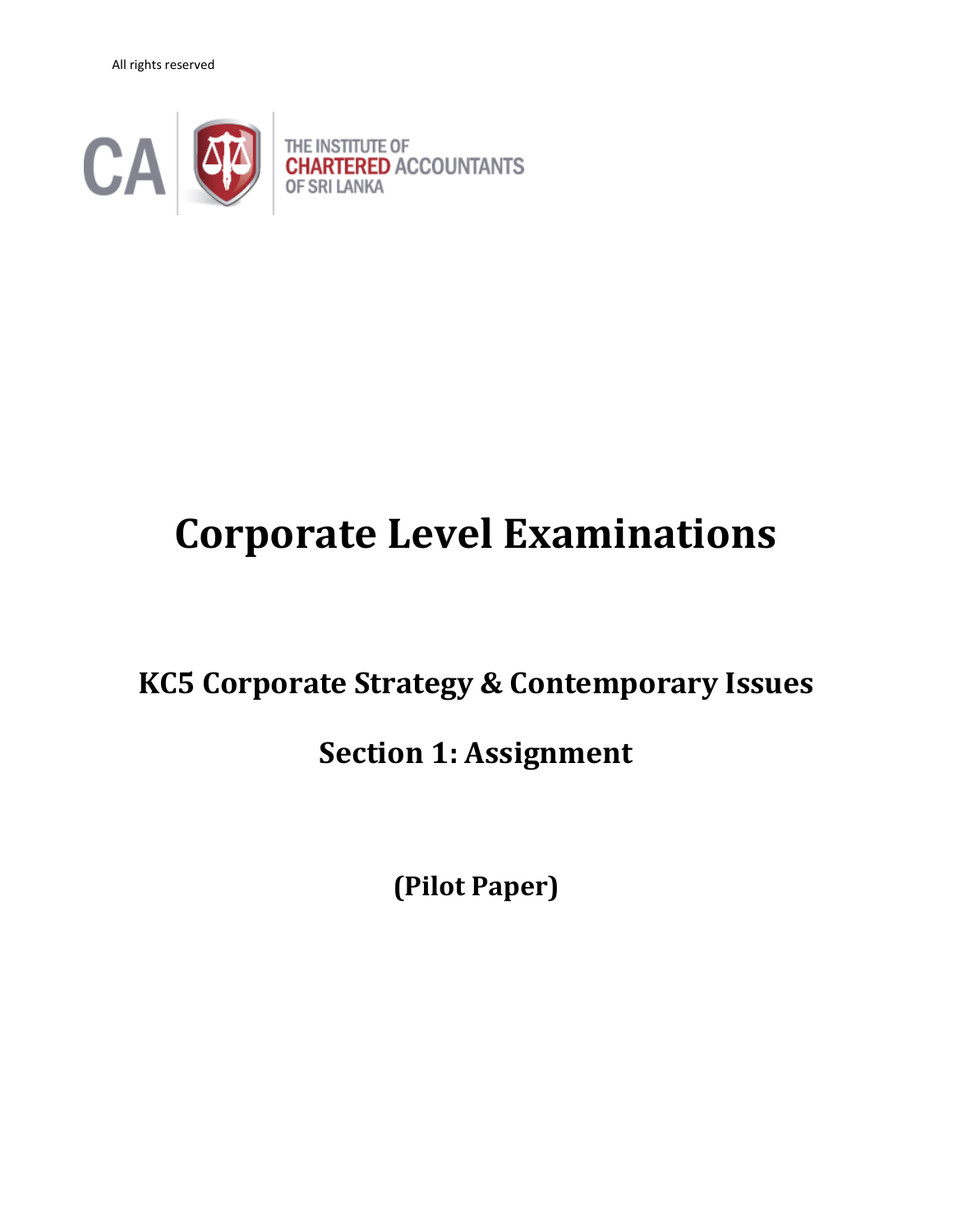#### **Introduction**

AFC Holding PLC (AFC Food Chain) was incorporated in Sri Lanka as a limited liability company in 1912 to sell branded products. It was a family business and in the late 1980s the management introduced a supermarket to meet the demand due to the changes that had taken place in the life style immediately after the introduction of the market economy in 1977.

At present, the company has more than 100 supermarkets in its chain which added during the past 35 years and enjoying a larger portion of the market share in Sri Lanka. It took the supermarket to the masses with the innovative leadership quality of the Chairman Mr. Arnold de Silva, who was the elder son of the founder / owner Mr. Henry de Silva.

In 2005, the owners decided to go for an IPO (Initial Public Offer) to expand the ownership and get more equity from public investors to expand the supermarket chain throughout the island Through the IPO only 40% of the voting shares were released to the public and the controlling interest of the company was kept within the family itself.

The vision of the company is "*To be a Global Corporate Role Model in Community-Friendly National Development".*

AFC Holdings PLC has gathered ideas together to help and satisfy our nation's needs while collaborating with customers to create better products and services, streamline e-supply chains, save energy, reduce costs and move goods to every corner of Sri Lanka. The company helps farmers to get higher yields from a lesser acreage, and store crops to have greater flexibility in marketing their harvest. The management always mentions that the company must give back to the communities where it does business through continuous efforts to improve nutrition, health and education, and protect natural resources. The chairman has told recently in a public briefing that,

*"Our sustainability strategy is making social responsibility an integral part of everything we do. It is a company-wide commitment that channels our expertise and knowledge to create sustainable value for every direct and indirect stakeholder we touch."*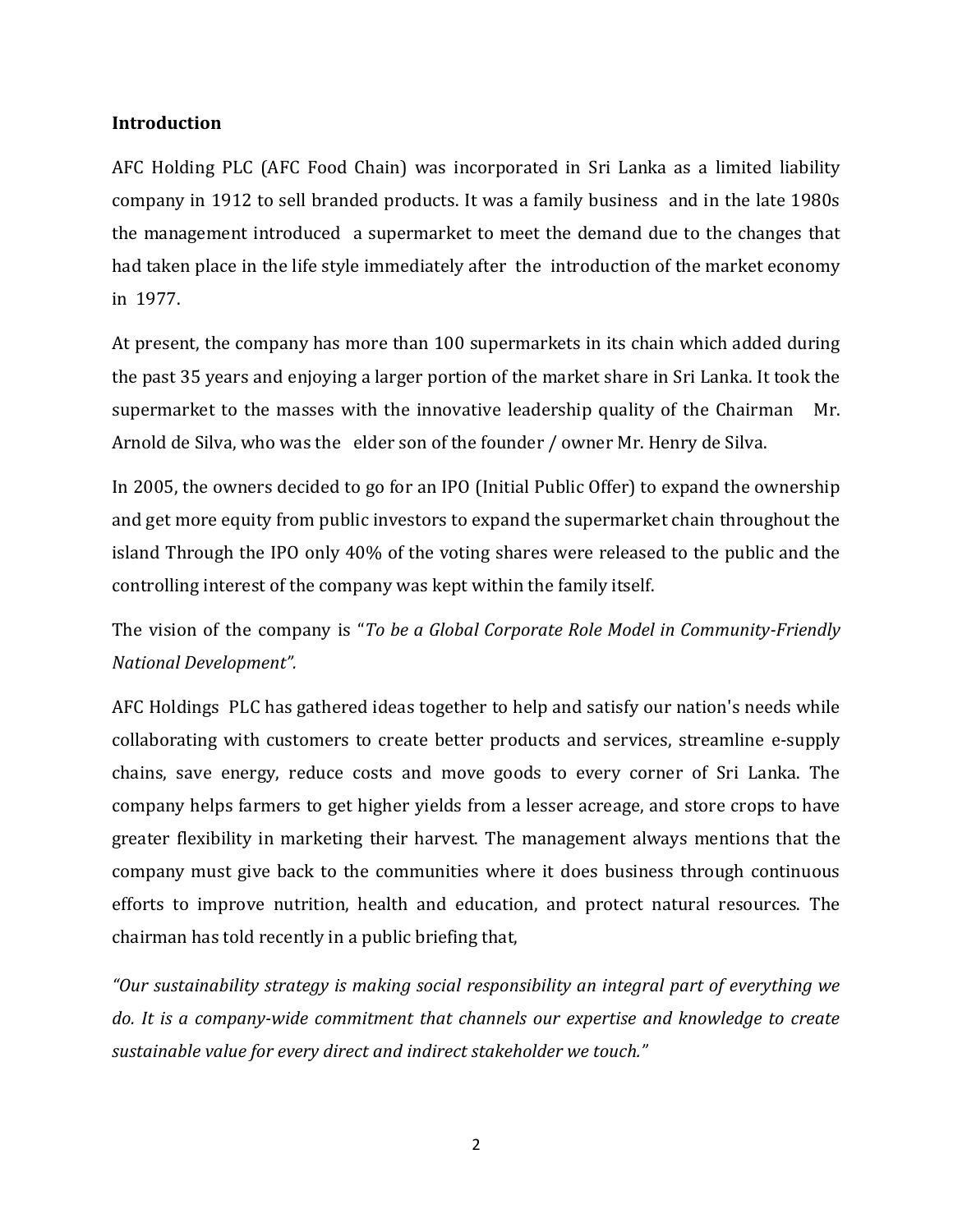#### **Future Growth Strategy**

Mr. Desmond Fernando, CEO (Chief Executive Officer), explained the company's goals to be achieved under its five (5) year plan. He stressed that the growing competition locally and the tax regulations enforced will have an adverse impact on the company's growth as well as profitability. "Hence we should look at other markets outside Sri Lanka to establish our brand name "AFC Food Chain as our growth strategy."

In order to make the above strategy a reality, the Chairman & the Board of Directors are keen on the following two (2) markets. The total project cost/revenue for each country has been estimated as follows:

### **Country: India**

| $54.1$ $0.10$ , $1.1$ $0.00$ |           |           |         |         |         |
|------------------------------|-----------|-----------|---------|---------|---------|
| <b>Description</b>           | Year 1    | Year 2    | Year 3  | Year 4  | Year    |
|                              |           |           |         |         | onwards |
| Capital Cost                 | 1,500,000 | 1,000,000 |         |         |         |
| <b>Working Capital</b>       |           | 1,000,000 |         |         |         |
| <b>Net</b><br>Operating      |           | 200,000   | 250,000 | 300,000 | 650,000 |
| Profit<br>before             |           |           |         |         |         |
| Interest /Taxes              |           |           |         |         |         |

#### **Country: Bangladesh**

#### **Currency in USD**

**Currency in USD** 

|                         |         |         |         |         | $\frac{1}{2}$ |
|-------------------------|---------|---------|---------|---------|---------------|
| <b>Description</b>      | Year 1  | Year 2  | Year 3  | Year 4  | Year<br>5     |
|                         |         |         |         |         | onwards       |
| Capital Cost            | 750,000 | 500,000 |         |         |               |
| <b>Working Capital</b>  |         | 750,000 |         |         |               |
| <b>Net</b><br>Operating |         |         |         |         |               |
| Profit<br>before        |         |         |         |         |               |
| Interest /Taxes         |         | 150,000 | 175,000 | 200,000 | 350,000       |

The Chairman advised the Board to review this strategy and he also pointed out that the company does not have any previous experience of doing business outside Sri Lanka.